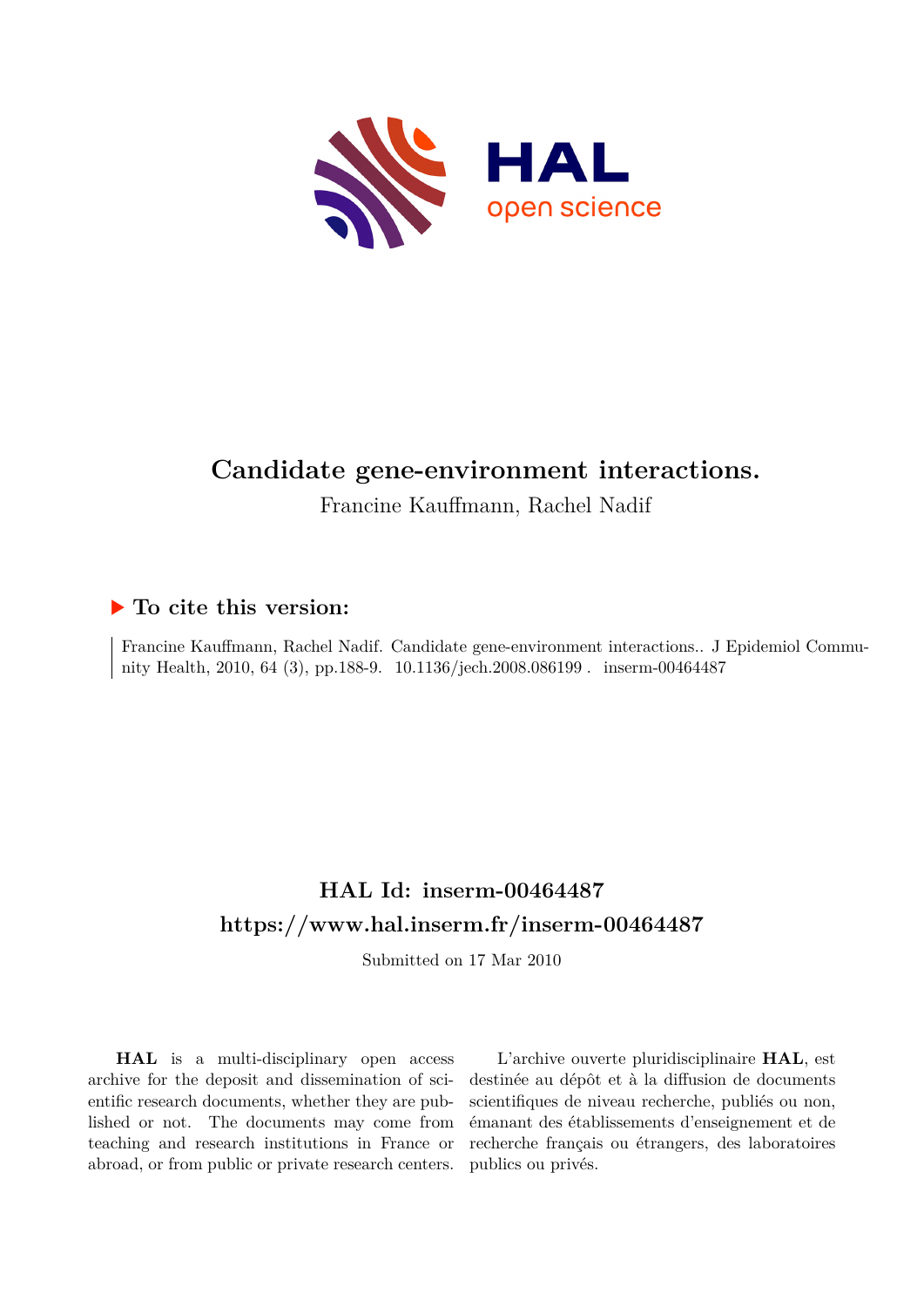*J Epidemiol Community Health 2009, in press* Editorial

#### **CANDIDATE GENE-ENVIRONMENT INTERACTIONS**

Francine Kauffmann, Rachel Nadif

INSERM, U780, Epidemiology and Biostatistics, and Univ Paris-Sud, IFR69, Villejuif, France

Correspondence to: Francine Kauffmann, Inserm U780, 16 avenue Paul Vaillant Couturier 94807 Villejuif Cedex, France; francine.kauffmann@inserm.fr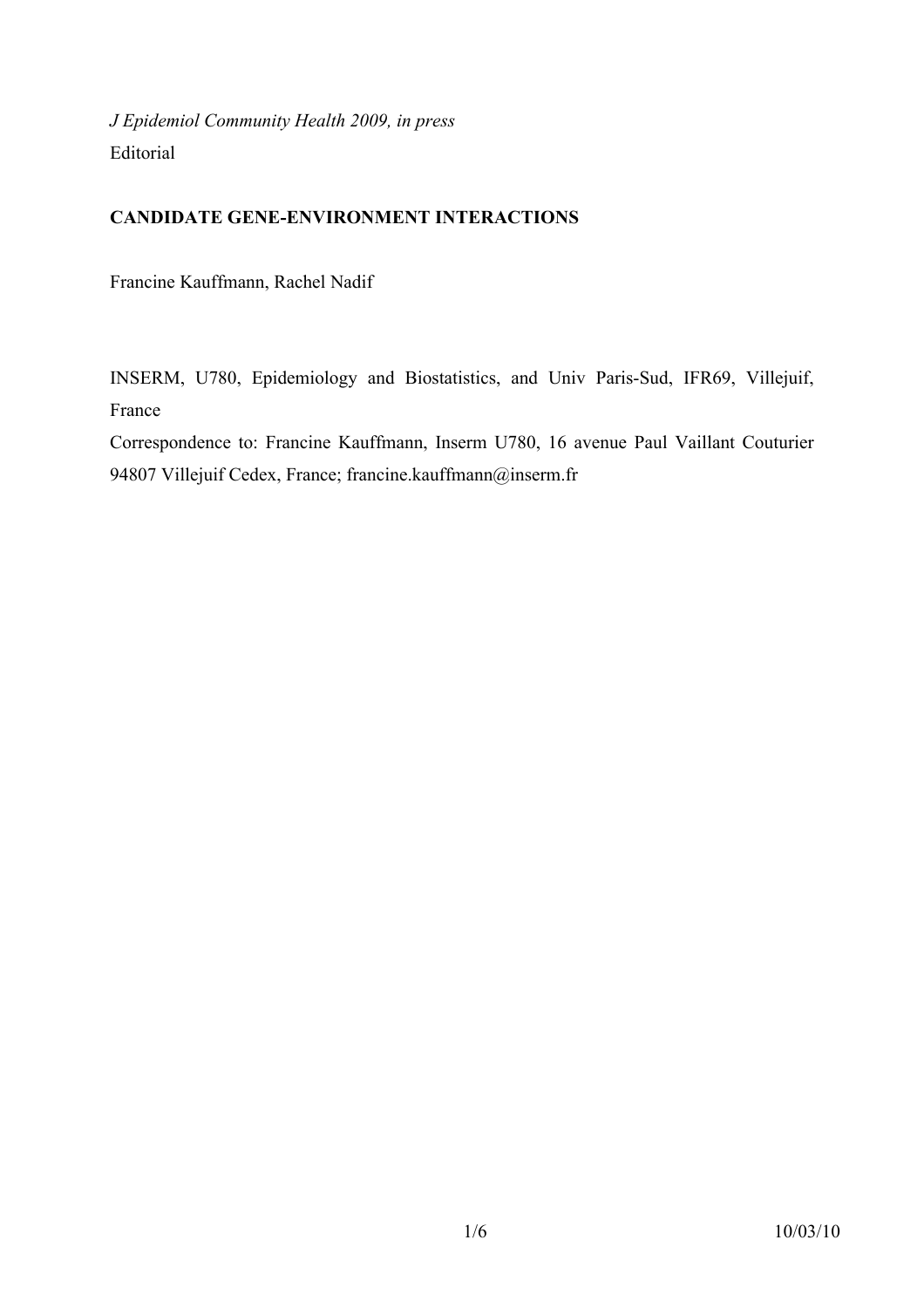One of the limitations of interdisciplinarity is the misunderstanding regarding specific words and concepts from one discipline to the other (1). One way to circumvent this aspect is to incorporate the vocabulary of other disciplines, when it corresponds to the appropriate concept. Gene environment interaction is a popular topic, for which there has been to date,more reviews than established findings. There has been numerous attempts to represent what types of interactions could occur (2). Geneticists have proposed the term candidate genes to infer there was a specific hypothesis, usually regarding the function of the gene, justifying its study for a given disease, whereas genomewide comparisons have been called "agnostic" (3), which etymologically means without knowledge. In that context, testing a candidate gene-environment interaction is to test a hypothesis, based on knowledge (4).

It can be done basically two ways (table 1). The first is to study gene(s) in relation to a known environmental factor, such as coal dust (5), occupational allergens, farming or smoking. In the case of smoking for example, we will be interested in genes playing a role in the antioxidant defence, because of the known oxidant role of constituents of tobacco smoke. For farming, because of the general hypotheses related to microbial agents frequently encountered in that setting, we will be interested in various innate immunity genes (6), and in general in various genes in given pathways.

The second way is to take the complementary perspective, starting by knowledge regarding the potential role of environmental factors in relation to the known function of a specific gene. If we want to study the role of the *CD14* gene, which is the receptor of endotoxin, an essential component of the Gram- bacteria membrane, we will then be interested in endotoxin exposure in the environment, i.e. something quite specific and detailed analysis on that exposure is relevant (7).

Further, it is also possible to define other types of candidate interactions, based on other types of knowledge, such as in relation to the known effect of a given environment or a given gene on a specific subphenotype. After the initial discovery by genome wide association study (GWAS) that 17q variants were related to asthma, it was shown that the association of this "new" gene (17q variant) was restricted to early onset asthma. Considering that it is known that early exposure to environmental tobacco smoke is related to early onset asthma, testing whether ETS exposure and 17q variant had interactive effects on early onset asthma was testing a candidate gene-environment interaction, even though the gene variant was initially discovered agnostically (8). Specific environmental exposures like diet can induce genetic alterations such as (somatic, acquired) mutations, as often in cancer; while this is statistically a main effect, biologically it is a physico-chemical environment-gene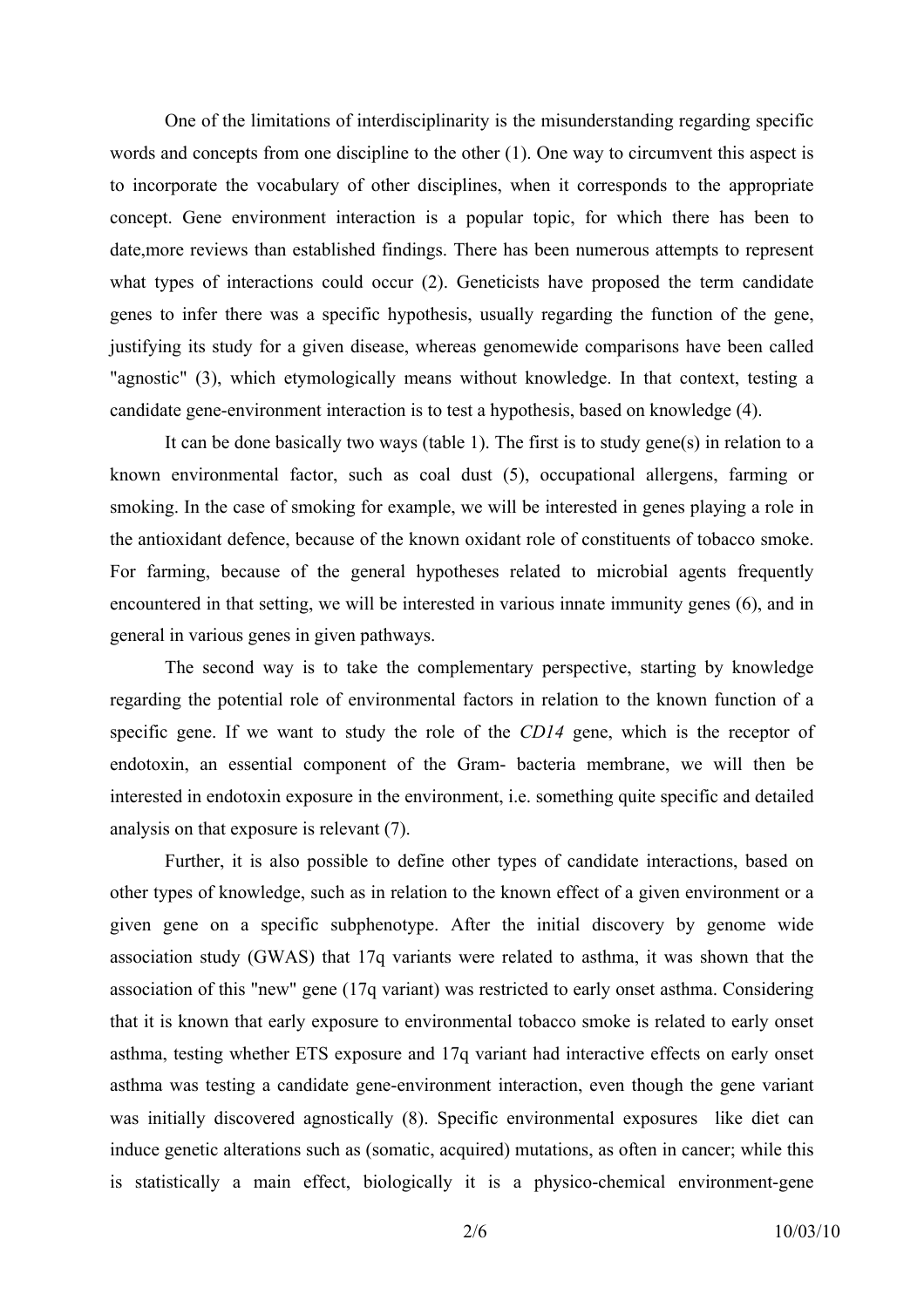interaction (9). Furthermore, increasing evidence suggests that epigenetic mechanisms, such as DNA methylation modify gene expression (10). Alterations in DNA methylation may partly be due to environmental factors (11). Instances to test candidate interactions based on various types of knowledge will increase. A key aspect is to clearly specify the preexisting knowledge which justify the analytic plan. The use of the term interaction often confuses statistical interaction (product term in a model) with biological interaction and it has even been proposed to avoid that term in gene environment interactions (12). Testing a candidate interaction is based on the a plausible biological basis formulated prior to its statistical testing.

It has often been considered by geneticists that research in complex diseases should start on "hard" data, i.e. the genetic aspects and that the study of environment is secondary (13), whereas traditionally in environmental research, genetic susceptiblity was not viewed as essential to understand the role of environment (14). Things are now changing. Besides the importance of environmental factors, the modest odds ratios observed for gene variants discovered by GWAs for numerous common diseases suggest that the pattern is extremely complex and that tackling gene-environment interactions from both sides is relevant. Now both environment specialists and geneticists see common ground, and the appropriation by all of the vocabulary used by both disciplines should facilitate collaborations. Speaking more often of candidate interactions, *i.e.* to borrow, as epidemiologists terms coined by geneticists is one way to construct interdisciplinary research (1) on common concepts. The development of a glossary feature initiated in this journal goes in the same direction (15, 16).

Supported by the Ga<sup>2</sup>len project (Global Allergy and Asthma European Network) EU-FOOD-CT-2004-506378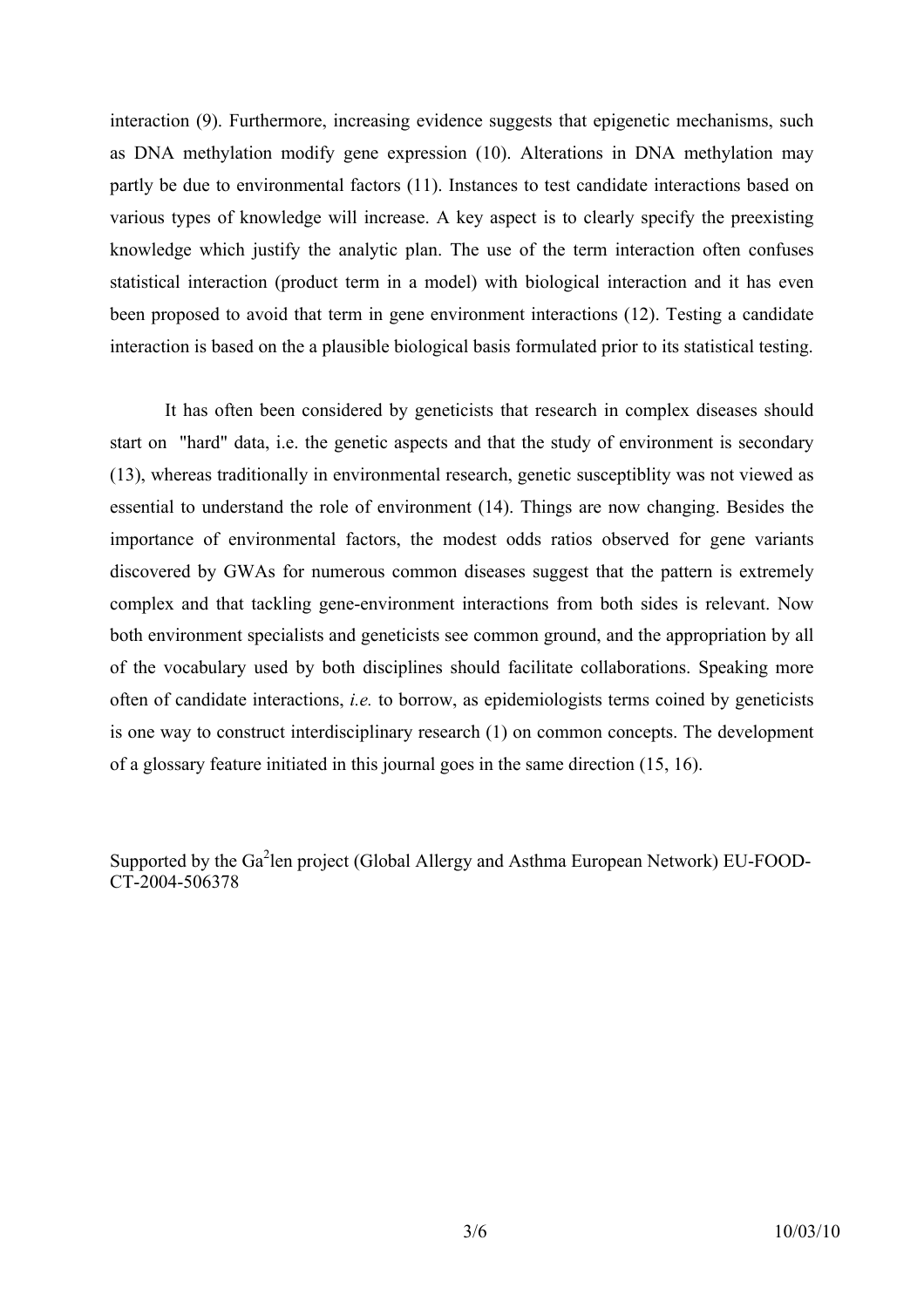Table 1 – Candidate interactions - Using various types of knowledge to formulate hypotheses

| Previous knowledge                                                                         | Question                                           |
|--------------------------------------------------------------------------------------------|----------------------------------------------------|
| E=> Disease                                                                                | G                                                  |
| <b>Broad mode of action of E</b> (example 1)                                               | ↓                                                  |
| E coal mine dust, action oxidant, inflammation,                                            | $E = \equiv \equiv \Longrightarrow$ Disease        |
| smoking<br>example<br>$\overline{2}$<br>$\mathcal{L}^{\text{max}}$<br>fibrois;<br>oxidant. |                                                    |
| inflammation, example 3 allergen) – In general                                             | Test : E x $G = ? D$                               |
| litterature from epidemiology                                                              |                                                    |
| $G \Rightarrow$ Effect on relevant pathway (example 1 GST,                                 |                                                    |
| IL18, MMPs, several genes in a known pathway; 2                                            |                                                    |
| : GST, NQO1, IL18 ; 3 receptor of allergen, HLA)                                           |                                                    |
| $G \Rightarrow Discase$                                                                    | E                                                  |
| Known function of gene G (example 1: G CD14,                                               | ↓                                                  |
| receptor of endotoxin in asthma and allergy;                                               | $G = = = \rightarrow$ Disease                      |
| example $2$ HLA in sarcoidosis) - In general                                               |                                                    |
| litterature from genetics and biology                                                      | Test : $G \times E = ? D$                          |
| $E \Rightarrow$ Role in that function (example 1 : endotoxin;                              | (formally identical from a statistical             |
| $2:$ antigen)                                                                              | point of view to the previous one)                 |
| $G \Rightarrow Discase$                                                                    | independence                                       |
| Unknown role of $G$ ( <i>i.e.</i> gene of unknown function                                 | G<br>צ                                             |
| found by GWAS)                                                                             | subphenotype Di                                    |
| $G \Rightarrow$ Subphenotype of disease (Di)                                               | E<br>7                                             |
| $E \Rightarrow$ Subphenotype of disease (Di)                                               |                                                    |
| In case of interaction, it will inform on the function                                     | Or interaction                                     |
| of G. In the case of lack of interaction, it will                                          |                                                    |
| provide interesting (negative) findings increasing                                         | G<br>ψ                                             |
| knowledge                                                                                  | $E = = = = \rightarrow$ Subphenotype Di            |
| This last strategy is likely relevant for complex                                          |                                                    |
| disease in order to disentangle the etiological                                            | Test : $G \times E = ?$ Di                         |
| considering<br>heterogeneity<br>existing<br>by<br>the                                      |                                                    |
| knowledge in phenotypic heterogeneity. Litterature                                         |                                                    |
| will come from clinical and epidemiology fields.                                           |                                                    |
| $E \implies G$ expression (epigenetics, <i>i.e.</i> modifying                              | E                                                  |
| DNA methylation)                                                                           | J                                                  |
| Previous knowledge may concern the role of E or                                            | $G=\equiv\Longrightarrow G$ expression = > Disease |
| of G on disease                                                                            |                                                    |
|                                                                                            | Test : G expression = $? f(E)$                     |
|                                                                                            | Test : $D = ? f(G expression)$                     |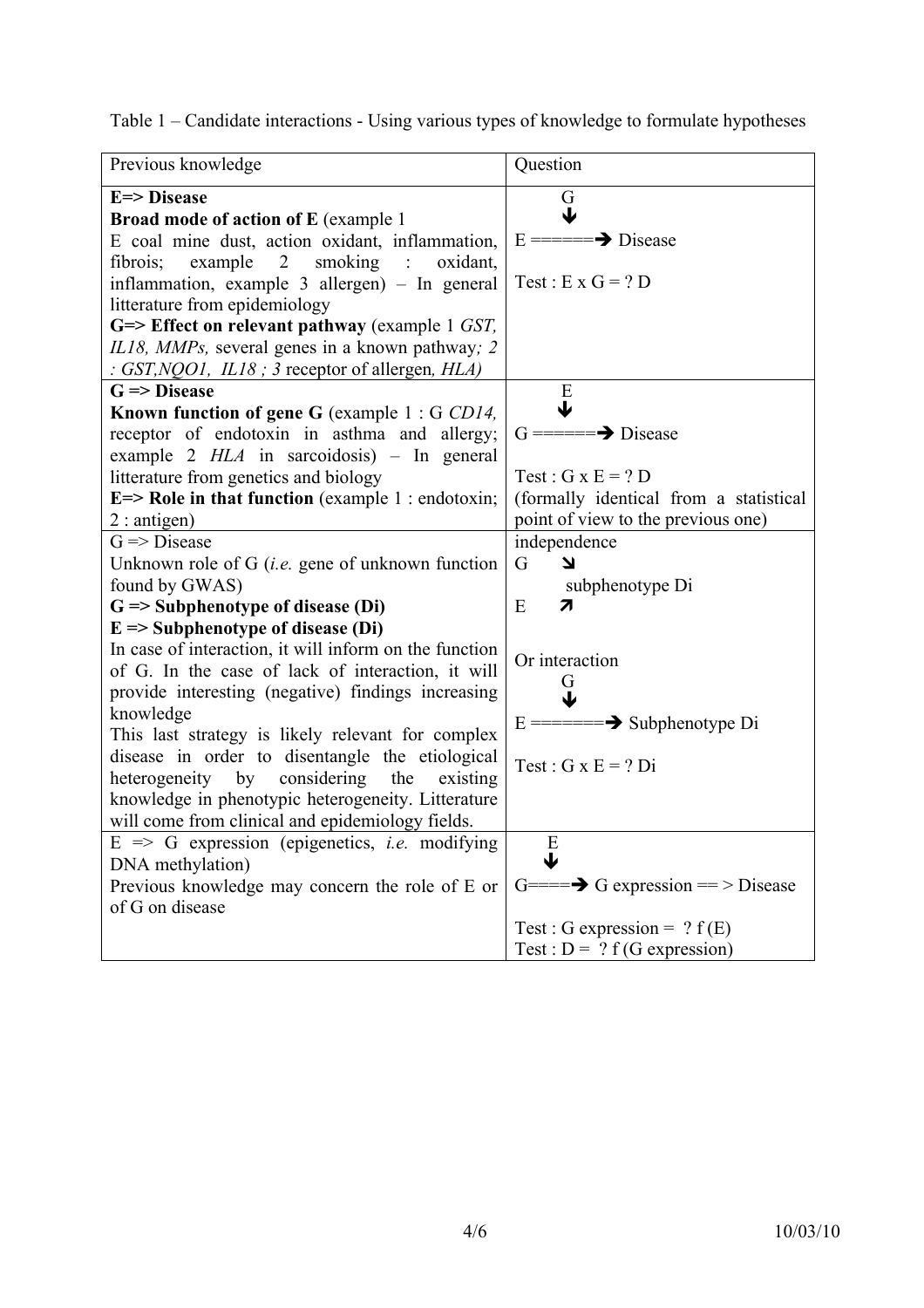#### References

- 1. Lynch J. It's not easy being interdisciplinary. In t J Epidemiol 2006; 35 : 1119-1122
- 2. Otman R. Theoretical epidemiology. Gene-Environment interaction : definition and study designs. Prev med 1996; 25:764-770
- 3. Hunter DJ, Kraft P. Drinking from the fire hose Statistical issues in genomewide association studies. New Engl J Med 2007; 357 : 436-439
- 4. Kauffmann F, Nadif R. Candidate interactions. Europ Respir J 2007 ; 30 : 1289-1290
- 5. Nadif R, Mintz M, Marzec J, Jedlicka A, Kauffmann F, Kleeberger SR. IL18 and IL18R1 polymorphisms, lung HRCT and fibrosis: a longitudinal study in coal miners. Eur Respir J 2006 ; 26 : 1100-1105
- 6. Smit LAM, Siroux V, Bouzigon E, Oryszczyn MP, Lathrop M, Demenais F, Kauffmann F on behalf of the EGEA cooperative group. CD14 and Toll-like receptor gene polymorphisms, country living, and asthma in adults. Am J Respir Crit Care Med 2009 ; 179 : 363-368
- 7. Eder W, Kilecki W, Yu L, von Mutius E, Riedler J, Braun-Farländer C, Nowak D, Martinez FD, and the Allergy and Endotoxin (ALEX) Study team. Opposite effects of CD 14/-260 on serum IgE levels in children raised in different environments. J Allergy Clin Immunol 2005; 116 : 601-607
- 8. Bouzigon E, Corda E, Aschard H, Dizier MH, Boland A, Bousquet J, Chateigner N, Gormand F, Just J, Le Moual N, Scheinmann P, Siroux V, Vervloet D, Zelenika D, Pin I, Kauffmann F, Lathrop M, Demenais F. Effect of 17q21 Variants and Smoking Exposure in Early-Onset Asthma. N Engl J Med 2008 ; 359 :1985-94
- 9. Rosenbaum PR. The case-only odds ratio as a causal parameter. Biometrics 2004;60:233- 40.
- 10. Foley DL, Craig JM, Morely R, Olsson CJ, Dwyer R, Smith K, Saffery R. Prospects for epigenetic epidemiology. Am J Epidemiol 2009; 169 : 389-400
- 11. Rusiecki JA, Baccarelli A, Bollati V, Tarantini L, Moore L, Bonefeld-Jorgensen EC. Global DNA hypomethylation is associated with high serum-persistent organic pollutants in Greenlandic Inuits. Environ Health Perspect 2008; 116: 1547-52.
- 12. Greenland S. Interactions in epidemiology: relevance, identification, and estimation. Epidemiology 2009; 20 : 14-17.
- 13. Schork NJ. Genetics of complex disease: approaches, problems, and solutions. Am J Respir Crit Care Med. 1997 ;156(4 Pt 2):S103-9.